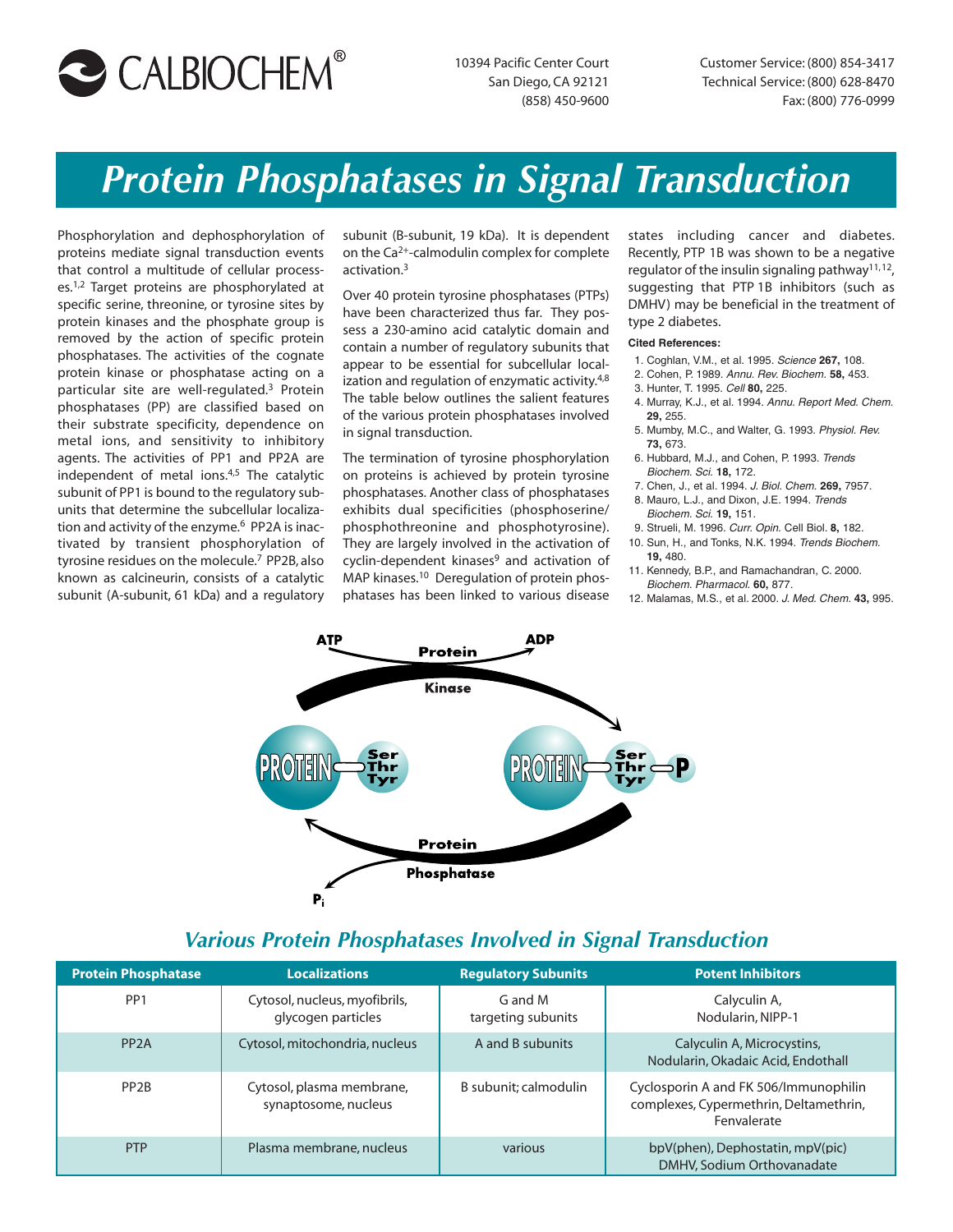# *Phosphatases*

| <b>Phosphatase</b>                                                                                         | Cat. No. | <b>Comments</b>                                                                                                                                                                                                                                                                                                      | <b>Size</b>    |
|------------------------------------------------------------------------------------------------------------|----------|----------------------------------------------------------------------------------------------------------------------------------------------------------------------------------------------------------------------------------------------------------------------------------------------------------------------|----------------|
| Phosphatase, Acid, Potato                                                                                  | 524528   | May be used for the removal of phosphate groups from phosphoproteins, such as<br>β-casein, ovalbumin, and pepsinogen. Activity: ≥6 units/mg.                                                                                                                                                                         | 50 U           |
| Phosphatase, Alkaline,<br><b>Calf Intestine</b>                                                            | 524572   | Homodimeric enzyme that hydrolyzes phosphate esters of primary and secondary<br>alcohols, amines, and phenols. Useful in hydrolysis of 5'-terminal phosphates of<br>DNA and RNA. Active site contains a reactive serine. Has an optimal pH of 8.0 - 10.5<br>and a pl of 5.7. M.W. 140 kDa. Activity: ≥1500 units/mg. | 1 KU<br>5 KU   |
| Phosphatase, Alkaline,<br>Calf Intestine, Molecular<br><b>Biology Grade</b>                                | 524576   | Also suitable for use in reactions containing nucleotide sugars.<br>Has an optimal pH of 8.0 - 10.5. M.W. 140 kDa. Activity: ≥2000 units/mg.                                                                                                                                                                         | 1 KU           |
| Phosphatase, Alkaline,<br>E. coli                                                                          | 524545   | A dimeric zinc and magnesium-containing protein. A non-specific phospho-<br>monoesterase. Has a pl of 4.5. M.W.80 kDa. Activity: ≥500 units/ml.                                                                                                                                                                      | 50 U           |
| Phosphatase, Alkaline,<br>Human Placenta                                                                   | 524604   | Homodimeric enzyme that hydrolyzes phosphate esters of primary and secondary<br>alcohols, amines, and phenols. Useful in the hydrolysis of 5'-terminal phosphates of<br>DNA and RNA. Active site contains a reactive serine. Activity: ≥100 units/mg.                                                                | 100 U          |
| Protein Phosphatase 1,<br>$\alpha$ -isoform, Rabbit Muscle,<br>Recombinant, E. coli                        | 539493   | Mn <sup>2+</sup> -dependent phosphatase that hydrolyzes phosphates on Ser and Thr residues.<br>Assists in tobacco mosaic virus-mediated apoptosis. M.W. 37.5 kDa.<br>Activity: ≥500 units/ml.                                                                                                                        | 100 U<br>200 U |
| Protein Phosphatase 1,<br>Catalytic Subunit, γ-Isoform,<br>Human, Recombinant, E. coli                     | 539555   | Major Ser/Thr phosphatase found in eukaryotes. Identical to the rat enzyme.<br>M.W. 37 kDa. Activity: ≥2 units/mg.                                                                                                                                                                                                   | $10 \mu g$     |
| Protein Phosphatase 1,<br>Catalytic Subunit, His-Tag <sup>®</sup> ,<br>γ1-Isoform, Xenopus,<br>Recombinant | 539527   | Virtually identical to mammalian PP1. Accounts for 40 - 60% of the phosphorylase<br>and phosphatase activity in muscle and liver. M.W. 42 kDa. Activity: ≥1000 units/mg.                                                                                                                                             | 10 U           |
| Protein Phosphatase 2A <sub>1</sub> ,<br><b>Bovine Kidney</b>                                              | 539508   | Ser/Thr phosphatase involved in numerous cellular processes. Has a catalytic subunit<br>(36 kDa), a regulatory subunit (60 kDa), and a third subunit (55 kDa). M.W. 150 kDa.<br>Activity: ≥750 units/mg.                                                                                                             | $1 \mu g$      |
| Protein Phosphatase 2A <sub>2</sub> ,<br><b>Bovine Kidney</b>                                              | 539510   | Ser/Thr phosphatase involved in numerous cellular processes. Has a catalytic subunit<br>(36 kDa) and a regulatory subunit (60 kDa). M.W. 96 kDa. Activity: ≥750 units/mg.                                                                                                                                            | $1 \mu g$      |
| Protein Phosphatase 2B<br>(Calcineurin), Human,<br>Recombinant, E. coli                                    | 539568   | Major Ca <sup>2+</sup> -calmodulin dependent Ser/Thr phosphatase with broad substrate<br>specificity. Consists of a 60 kDa catalytic subunit and a 15 kDa regulatory subunit.<br>Acts as a target of immunophilin/immunosuppressant complexes in T cells.<br>M.W. 75 kDa. Activity: ≥300,000 units/mg.               | 5000 U         |
| Protein Phosphatase,<br>Lambda, Recombinant, E. coli                                                       | 539514   | Mn <sup>2+</sup> -dependent phosphatase that hydrolyzes phosphates on Ser, Thr, Tyr, or<br>His residues. M.W. 25 kDa. Activity: ≥300,000 units/mg.                                                                                                                                                                   | <b>20 KU</b>   |
| Protein Tyrosine<br>Phosphatase 1B, Human,<br>Recombinant, E. coli                                         | 539735   | A ubiquitous non-transmembrane PTP, useful for the study of tyrosine phosphatase<br>kinetics. Suitable for screening inhibitors or determining substrate specificity.<br>M.W. 37.4 kDa. Activity: ≥50 units/mg.                                                                                                      | $50 \mu g$     |
| Protein Tyrosine Phosphatase,<br>CD45, Human, Recombinant                                                  | 217614   | Corresponds to the cytoplasmic domain (amino acid residues 584 - 1281) of<br>human CD45. Useful for regulation and inhibition studies. M.W. 95 kDa.<br>Activity: ≥20,000 units/mg.                                                                                                                                   | $20 \mu g$     |
| Protein Tyrosine<br>Phosphatase, LAR, Human,<br>Recombinant, E. coli                                       | 539731   | Soluble catalytic domain (350 amino acid residues) of the human transmembrane<br>leukocyte antigen-related tyrosine phosphatase. Involved in the modulation of<br>insulin receptor signaling in intact cells. M.W. 40 kDa. Activity: ≥5000 units/mg.                                                                 | 200 U          |
| Protein Tyrosine Phosphatase,<br>T-Cell, Human,<br>Recombinant, E. coli                                    | 539732   | Truncated form of the human T cell phosphatase with an 11 kDa deletion from<br>the C-terminus of the native protein. M.W. 38 kDa. Activity: ≥15,000 units/mg.                                                                                                                                                        | 200 U          |
| Protein Tyrosine Phosphatase,<br>Yersinia enterocolitica,<br>Recombinant, E. coli                          | 539734   | Catalytic domain of the Yersinia tyrosine phosphatase containing the C235R<br>mutation. Suitable for dephosphorylation of phosphotyrosine residues in proteins.<br>M.W. 51 kDa. Activity: ≥50,000 units/mg.                                                                                                          | 2000 U         |
| Stp1, Low Molecular<br>Weight Phosphatase,<br>Schizosaccharomyces<br>pombe, Recombinant                    | 570300   | Dual activity phosphatase that can remove both aryl phosphates (such as<br>phosphotyrosine) and alkyl phosphates (such as phosphoserine) from proteins<br>or peptide substrates. M.W. 17.4 kDa. Activity: ≥6 units/mg.                                                                                               | 50 µg          |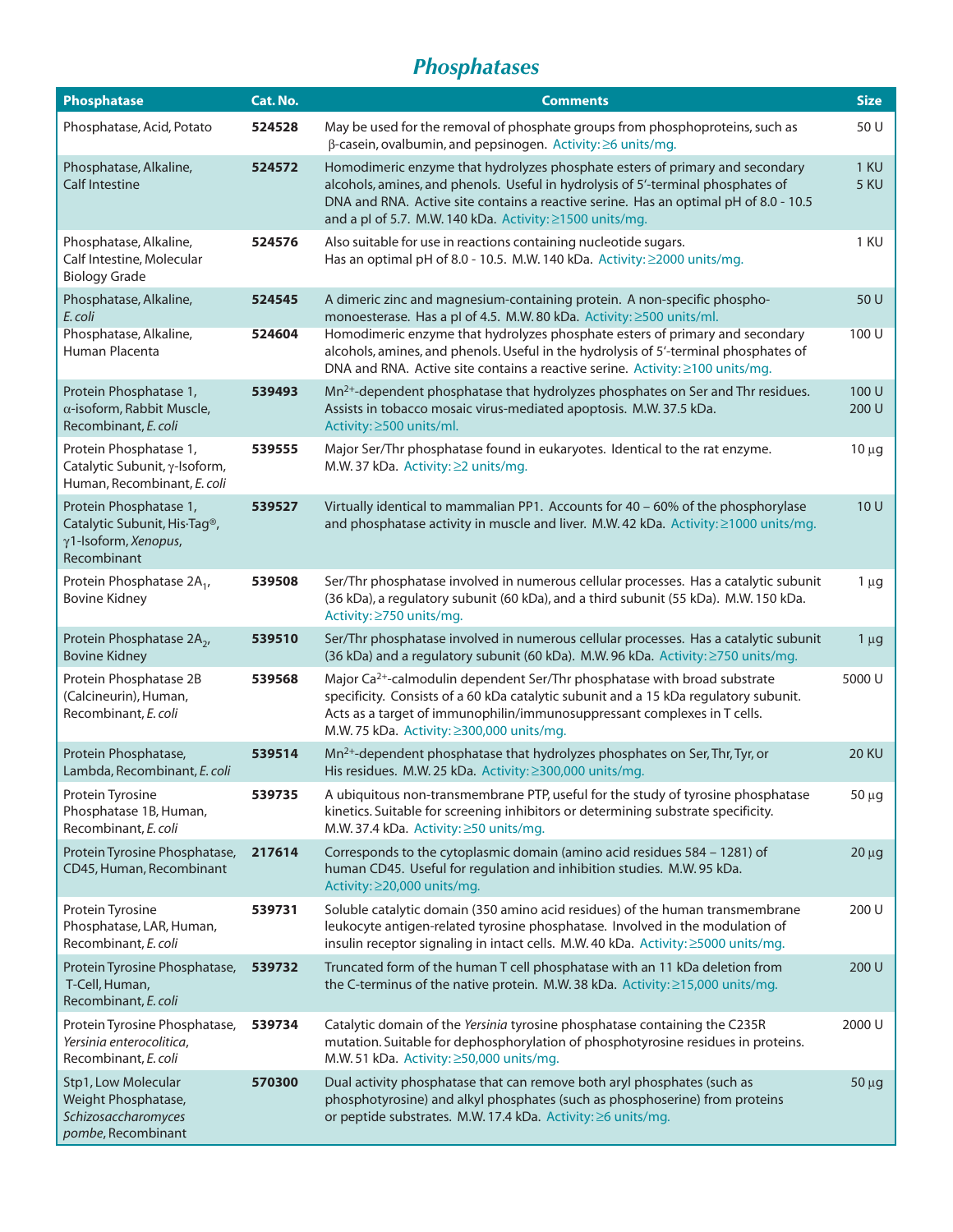# *Protein Phosphatase Inhibitors*

| <b>Product</b>                                           | Cat. No. | <b>M.W.</b> | <b>Comments</b>                                                                                                                                                                                                           | <b>Size</b>      |
|----------------------------------------------------------|----------|-------------|---------------------------------------------------------------------------------------------------------------------------------------------------------------------------------------------------------------------------|------------------|
| bpV(bipy)                                                | 203694   | 380.3       | A potent phosphotyrosine phosphatase inhibitor and insulin receptor kinase<br>(IRK) activator.                                                                                                                            | 5 <sub>mg</sub>  |
| bpV(HOpic)                                               | 203701   | 419.3       | A potent phosphotyrosine phosphatase inhibitor and insulin receptor kinase<br>(IRK) activator.                                                                                                                            | 5 <sub>mg</sub>  |
| bpV(phen)                                                | 203695   | 404.3       | Potent protein tyrosine phosphatase (PTP) inhibitor. Exhibits 1000-fold potency<br>over sodium orthovanadate.                                                                                                             | 10 mg            |
| Calcineurin<br><b>Autoinhibitory Peptide</b>             | 207000   | 2930.4      | Specific calcineurin inhibitor. Inhibits $Mn^{2+}$ -stimulated PP2B activity (IC <sub>50</sub> = 10 µM<br>using <sup>32</sup> P-myosin light chain as substrate) without affecting Ni <sup>2+</sup> -stimulated activity. | 250 µg           |
| Calyculin A                                              | 208851   | 1009.2      | Cell-permeable. Phosphorylated polyketide. PP2A ~ PP1 >> PP2B (IC <sub>50</sub> for<br>$PP2A = 0.5 - 1.0$ nM and for $PP1 = 2.0$ nM).                                                                                     | $10 \mu g$       |
| Cantharidic Acid                                         | 210150   | 214.2       | Terpenoid. Has high selectivity for PP2A (IC $_{50}$ = 50 nM).                                                                                                                                                            | $10 \mu g$       |
| Cantharidin                                              | 210155   | 196.2       | Cell-permeable. Terpenoid. PP2A > PP1 >> PP2B (IC <sub>50</sub> for PP2A = 40 nM and<br>for $PP1 = 473$ nM).                                                                                                              | 20 mg            |
| Cyclosporin A                                            | 239835   | 1202.6      | Binds to cyclophilin in cell; the complex inhibits PP2B with nanomolar affinity.                                                                                                                                          | 100 mg           |
| Cypermethrin                                             | 239900   | 416.3       | Potent inhibitor of PP2B ( $IC_{50} = 40$ pM).                                                                                                                                                                            | 10 mg            |
| Deltamethrin                                             | 253300   | 505.2       | Potent inhibitor of PP2B (IC <sub>50</sub> = 100 pM).                                                                                                                                                                     | 10 mg, 50 mg     |
| Dephostatin                                              | 263200   | 168.2       | Protein tyrosine phosphatase (PTP) inhibitor (IC <sub>50</sub> = 7.7 $\mu$ M).                                                                                                                                            | 1 <sub>mg</sub>  |
| 3,4-Dephostatin                                          | 263202   | 168.2       | A protein tyrosine phosphatase inhibitor (IC <sub>50</sub> = 18 $\mu$ M).                                                                                                                                                 | 1 mg             |
| 1,4-Dimethylendothall                                    | 311250   | 214.2       | A useful negative control for Cantharidic Acid (Cat. No. 210150),<br>Cantharidin (Cat. No. 210155), and Endothall (Cat. No. 324760).                                                                                      | 10 mg            |
| <b>DMHV</b>                                              | 322130   | 390.2       | A potent, cell-permeable, and reversible PTP inhibitor (IC <sub>50</sub> = 1 – 2 $\mu$ M).                                                                                                                                | 10 mg            |
| Endothall                                                | 324760   | 186.2       | A specific inhibitor of PP2A (IC <sub>50</sub> = 90 nM).                                                                                                                                                                  | 20 mg            |
| Fenvalerate                                              | 341380   | 419.9       | Potent inhibitor of PP2B ( $IC_{50} = 2 - 4$ nM).                                                                                                                                                                         | 25 mg            |
| Fostriecin, Sodium Salt,<br>Streptomyces pulvaceous      | 344280   | 452.4       | A potent PP2A inhibitor ( $IC_{50}$ = 3.2 nM). Inhibits PP1 only at higher<br>concentrations ( $IC_{50} = 131 \mu M$ ).                                                                                                   | $10 \mu g$       |
| Microcystin-LA                                           | 475813   | 910.1       | Potent inhibitor of PP1 (IC <sub>50</sub> = 2.0 nM) and PP2A (IC <sub>50</sub> = 40 pM).<br>Does not enter some mammalian cells.                                                                                          | 100 μg           |
| Microcystin-LF                                           | 475814   | 986.2       | A more cell-permeable analog of Microcystin-LR (Cat. No. 475815).<br>Useful for studies in intact cells.                                                                                                                  | $25 \mu g$       |
| Microcystin-LR                                           | 475815   | 995.2       | Cyclic peptide. PP2A ~ PP1 >> PP2B (IC <sub>50</sub> for PP2A = 40 pM and for PP1 = 1.7 nM).<br>Does not enter some mammalian cells.                                                                                      | 500 µg           |
| Microcystin-LW                                           | 475818   | 1025.2      | A more cell-permeable analog of Microcystin-LR (Cat. No. 475815).<br>Useful for studies in intact cells.                                                                                                                  | $25 \mu g$       |
| Microcystin-RR                                           | 475816   | 1038.2      | Cyclic peptide. PP2A ~ PP1 >> PP2B (IC <sub>50</sub> = 3.4 nM). Does not enter some<br>mammalian cells.                                                                                                                   | 250 µg           |
| Microcystin-YR                                           | 475819   | 1045.2      | Cyclic peptide. PP2A ~ PP1 >> PP2B. Does not enter some mammalian cells.                                                                                                                                                  | 250 µg           |
| mpV(pic)                                                 | 475950   | 257.1       | Potent PTP inhibitor. More potent for insulin receptor (IR) dephosphorylation<br>than epidermal growth factor receptor (EGFR) dephosphorylation.                                                                          | 10 <sub>mg</sub> |
| $\alpha$ -Naphthyl Acid<br>Phosphate,<br>Monosodium Salt | 479775   | 246.1       | Broad-spectrum competitive protein phosphatase inhibitor.                                                                                                                                                                 | 5 <sub>g</sub>   |
| NIPP-1, Bovine<br>Thymus, Recombinant                    | 482250   | 38,500      | Potent, specific inhibitor of PP1 ( $K_i = 1 - 10$ pM). Suitable to distinguish PP1<br>activity from PP2A, PP2B, or PP2C activity.                                                                                        | $1 \mu g$        |
| Nodularin                                                | 488002   | 825.0       | Cyclic peptide. PP2A $\sim$ PP1 >> PP2B. Does not enter some mammalian cells.                                                                                                                                             | 250 µg           |
| 1-Norokadaone                                            | 490055   | 759.0       | Analog of Okadaic Acid (Cat. No. 495604) that lacks phosphatase activity.<br>Suitable for a negative control.                                                                                                             | $50 \mu g$       |
| Okadaic Acid                                             | 495604   | 805.0       | Cell-permeable. PP2A > PP1 >> PP2B (IC <sub>50</sub> for PP2A = 0.1 nM;<br>for PP1 = 10 - 15 nM; and for PP2B = 5 $\mu$ M).                                                                                               | 10 μg, 100 μg    |
| Okadaic Acid,<br>Ammonium Salt                           | 459616   | 822.0       | Water-soluble form. Has greater stability in solution.                                                                                                                                                                    | $25 \mu g$       |
| Okadaic Acid,<br>Potassium Salt                          | 459618   | 843.1       | Water-soluble form. Has somewhat greater stability in solution.                                                                                                                                                           | $50 \mu g$       |
| Okadaic Acid,<br>Sodium Salt                             | 459620   | 827.0       | Water-soluble form. Has greater stability in solution.                                                                                                                                                                    | $25 \mu g$       |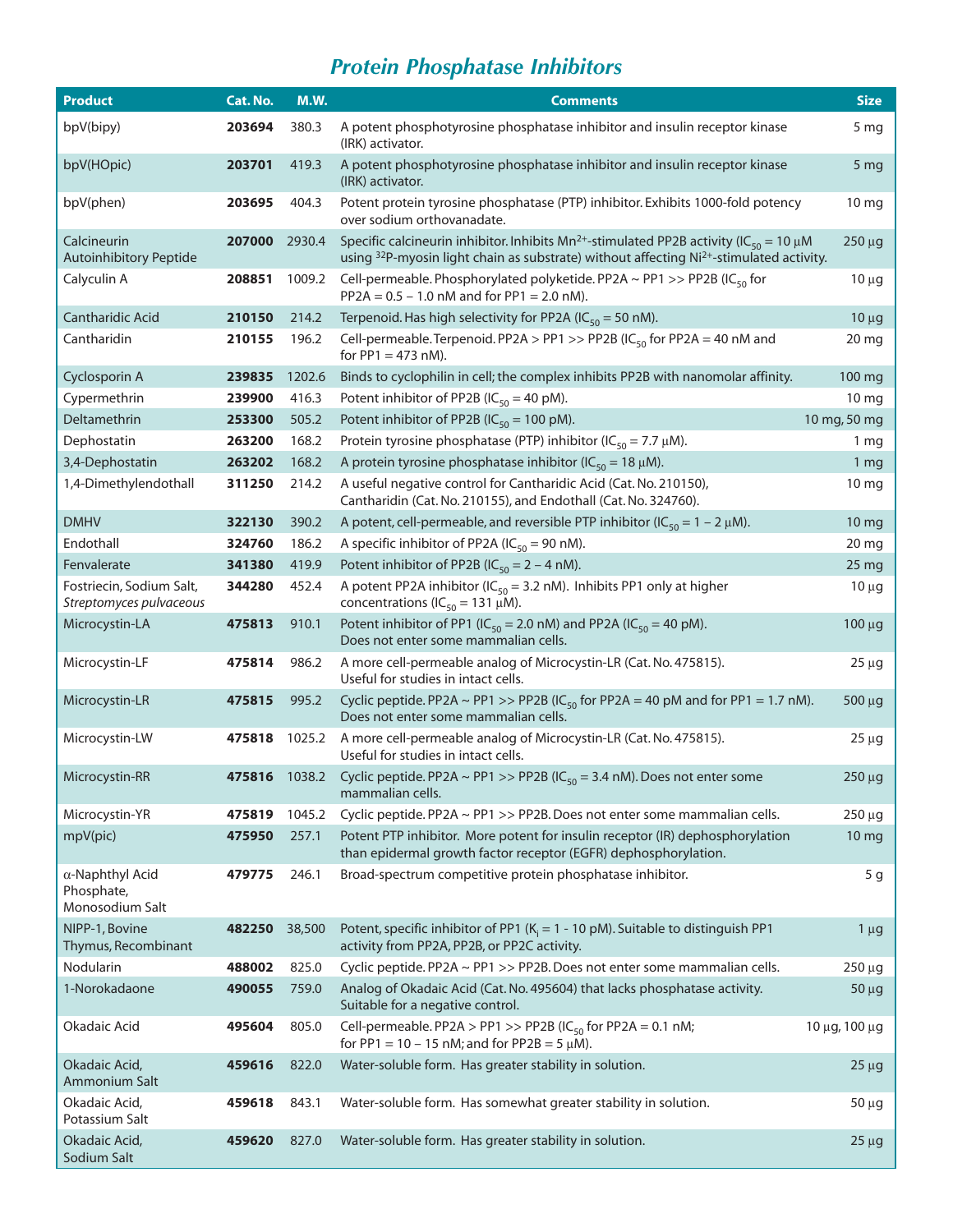### *Protein Phosphatase Inhibitors (continued)*

| <b>Product</b>                                                                    | Cat. No. | <b>M.W.</b> | <b>Comments</b>                                                                                                                                                                                                                                                                            | <b>Size</b>      |
|-----------------------------------------------------------------------------------|----------|-------------|--------------------------------------------------------------------------------------------------------------------------------------------------------------------------------------------------------------------------------------------------------------------------------------------|------------------|
| Okadaic Acid,<br>7,10,24,28-Tetraacetate                                          | 495615   | 973.2       | Analog of okadaic acid (Cat. No. 495604) that lacks phosphatase activity.<br>Suitable for a negative control.                                                                                                                                                                              | $50 \mu g$       |
| Phenylarsine Oxide                                                                | 521000   | 168.0       | Cell-permeable PTP inhibitor ( $IC_{50} = 18$ mM).                                                                                                                                                                                                                                         | 250 mg           |
| 5-Phosphatase Inhibitor                                                           | 524620   | 432.4       | Inhibits 5-phosphatase-catalyzed dephosphorylation of $\text{Ins}(1,4,5)P_3$ (K <sub>i</sub> = 4 $\mu$ M).                                                                                                                                                                                 | 1 <sub>mg</sub>  |
| PP Inhibitor 2, Rabbit,<br>Muscle Recombinant,<br>E. coli                         | 539516   | 22,800      | Inhibits the catalytic subunit of PP1 (IC <sub>50</sub> = 2 nM).                                                                                                                                                                                                                           | $20 \mu g$       |
| Protein Phosphatase 2A<br>Inhibitor $I_1^{PP2A}$ , Kidney                         | 539552   | 30,000      | A non-competitive inhibitor of PP2A ( $K_i$ = 30 nM).                                                                                                                                                                                                                                      | 250 ng           |
| Protein Phosphatase 2A<br>Inhibitor $I_2^{PP2A}$ , Human,<br>Recombinant, E. coli | 539620   | 39,000      | A non-competitive inhibitor of PP2A.                                                                                                                                                                                                                                                       | 250 ng           |
| PTP Inhibitor I                                                                   | 540200   | 215.1       | Potent, cell-permeable, and covalent PTP inhibitor. Binds SHP-1 ( $K_i = 42 \mu M$ ).<br>Inhibition can be reversed by irradiation of the inactivated PTP at 350 nM.                                                                                                                       | 10 <sub>mg</sub> |
| PTP Inhibitor II                                                                  | 540205   | 229.1       | Potent, cell-permeable, and covalent PTP inhibitor. Lower affinity than PTP<br>inhibitor I (K <sub>i</sub> = 128 µM) but has higher k <sub>intact</sub> (2.4 min <sup>-1</sup> vs. 0.4 min <sup>-1</sup> ). Inhibition<br>can be reversed by irradiation of the inactivated PTP at 350 nM. | 25 <sub>mg</sub> |
| PTP Inhibitor III                                                                 | 540210   | 273.1       | Potent, cell permeable, and covalent PTP inhibitor. Lower affinity than PTP<br>inhibitor I (K <sub>i</sub> = 193 µM) but has higher k <sub>intact</sub> (1.8 min <sup>-1</sup> vs. 0.4 min <sup>-1</sup> ). Inhibition<br>can be reversed by irradiation of the inactivated PTP at 350 nM. | 10 <sub>mg</sub> |
| Resmethrin                                                                        | 554300   | 338.4       | Weak or inactive in calcineurin-related assays.                                                                                                                                                                                                                                            | 10 mg            |
| <b>RK-682</b>                                                                     | 557322   | 368.5       | A specific, non-cell-permeable inhibitor of protein tyrosine phosphatase.<br>Inhibits dephosphorylation activity of CD45 (IC <sub>50</sub> = 54 $\mu$ M) and VHR (vaccinia<br>H1-related; $IC_{50} = 2.0 \mu M$ ) in vitro.                                                                | 200 µg           |
| Sodium Orthovanadate                                                              | 567540   | 183.9       | Inhibitor of protein tyrosine phosphatases of general/broad specificity;<br>potent inhibitor of alkaline phosphatase.                                                                                                                                                                      | 5 <sub>g</sub>   |

### *Phosphatase Assay Kits*

### **CD45 Tyrosine Phosphatase Assay Kit, Colorimetric**

Colorimetric assay kit for measuring CD45 tyrosine phosphatase activity and inhibitor screening. The assay is performed in a 96-well microtiter plate format using pp60c-*src* C-terminal phosphopeptide as substrate. Kit also includes CD45 enzyme positive control, RWJ-60475 phosphatase inhibitor, phosphate standard, detection reagent, assay buffer, ½-volume microtiter plate, and a directional insert.

#### **Cat. No. 219454**



### **Protein Tyrosine Phosphatase 1B Assay Kit, Colorimetric**

A colorimetric assay designed to measure PTP1B phosphatase activity of purified enzyme. This 96-well assay is useful for screening inhibitors and modulators of PTP1B activity. The kit includes human recombinant PTP1B enzyme (amino acid residues 1 - 322), the EGFR (988 - 998) phosphopeptide substrate ( $K_m = 3.9 \mu M$ ), the PTP1B inhibitor RK-682, phosphate standard, detection reagent, assay buffer, ½-volume microtiter plate, and a directional insert.

#### **Cat. No. 539736**



### **Average PTP1B Time Course**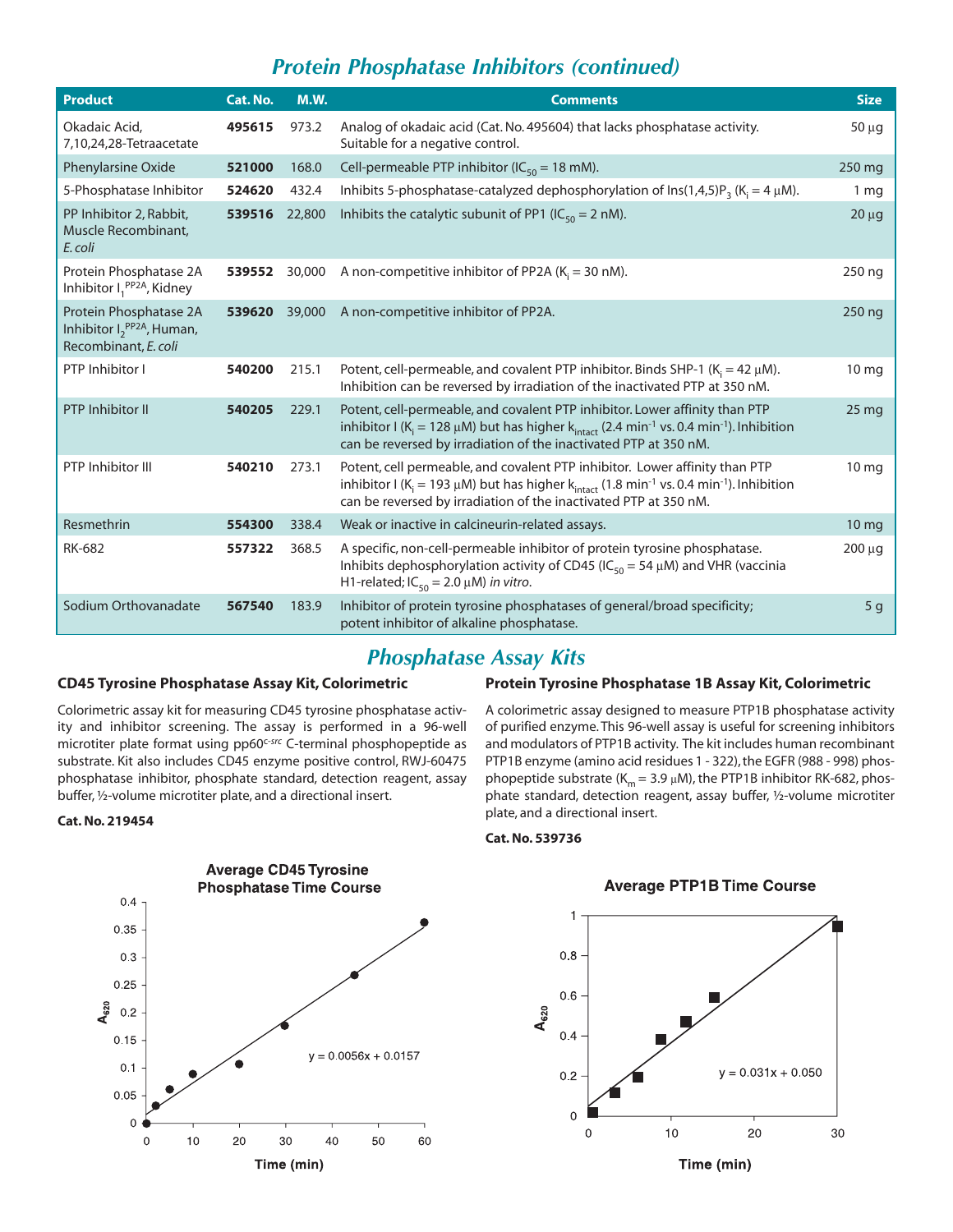### *Calcineurin Assay Kits*

### **Calcineurin Assay Kit, Colorimetric**

A colorimetric assay designed to measure calcineurin activity. The assay is performed in a 96-well microtiter plate format using the RII phosphopeptide as substrate.The kit also includes human recombinant calcineurin (co-expressed calcineurin  $A\alpha + N$ -myristoylated calcineurin B heterodimers), calmodulin, phosphate standard, detection reagent, assay buffer, ½-volume microtiter plate, and a directional insert.

### **Cat. No. 207005**

#### **Calcineurin Cellular Activity Assay Kit, Colorimetric**

A complete colorimetric assay kit for measuring cellular calcineurin (PP-2B) phosphatase activity from cell or tissue extracts. It employs a convenient 96-well microtiter plate format with all reagents necessary for measuring calcineurin phosphatase activity, including human recombinant calcineurin, the RII phosphopeptide substrate, calmodulin, assay buffer, lysis buffer, EGTA buffer, protease inhibitor cocktail, okadaic acid, detection reagent, desalting column resin, chromatography column, ½-volume microtiter plate, and a directional insert.



The Effect of Calmodulin

Calmodulin

#### **Cat. No. 207007**

### *Antibodies and Blocking Peptides to Phosphatases*

| <b>Product</b>                                               | Cat. No.    | <b>Size</b>       | <b>Applications</b>           |
|--------------------------------------------------------------|-------------|-------------------|-------------------------------|
| Anti-NIPP-1, N-Terminal (341-351), Bovine Thymus (Rabbit)    | 482254      | $50 \mu$          | IB, IC, IFA, IP               |
| NIPP-1 (341-351), Blocking Peptide, Bovine Thymus            | 482255      | $100 \mu g$       |                               |
| Anti-Protein Phosphatase 1α, C-Terminal (Rabbit)             | 539517      | $100 \mu$         | IB, IP                        |
| Anti-Protein Phosphatase 1β, C-Terminal (Rabbit)             | 539537      | $100 \mu l$       | IB, IP                        |
| Anti-Protein Phosphatase 1y1, C-Terminal (Rabbit)            | 539543      | $100$ $\mu$       | IB, IP                        |
| Anti-Protein Phosphatase 2A/A (7-19) (Rabbit)                | 539509      | $100 \mu$         | IB, IC                        |
| Protein Phosphatase 2A/A (7-19) Blocking Peptide             | 539519      | $100 \mu g$       |                               |
| Anti-Protein Phosphatase 2A/Βα (14-27) (Rabbit)              | 539521      | $100 \mu l$       | IB, IC                        |
| Protein Phosphatase 2A/Ba (14-27) Blocking Peptide           | 539524      | $100 \mu g$       | -                             |
| Anti-Protein Phosphatase 2A/Bβ, N-Terminal (2-14) (Rabbit)   | 539545      | $100 \mu l$       | IB                            |
| Anti-Protein Phosphatase 2A/By, N-Terminal (53-66) (Rabbit)  | 539546      | $100 \mu$         | IB                            |
| Anti-Protein Phosphatase 2A/C (298-309) (Rabbit)             | 539525      | $100 \mu l$       | IB, IC                        |
| Protein Phosphatase 2A/C (298-309) Blocking Peptide          | 539528      | 100 <sub>uq</sub> |                               |
| Anti-Protein Phosphatase 2A/C (17-87) (Ab-1) (Rabbit)        | PC263       | $200 \mu g$       | IB                            |
| Anti-Protein Phosphatase 2A/C (15-145) (Ab-1) (Rabbit)       | PC264       | $200 \mu g$       | $\sf IB$                      |
| Anti-Protein Phosphatase 2Βα (482-494) (Rabbit)              | 539530      | $100 \mu l$       | IB, IC                        |
| Protein Phosphatase $2B\alpha$ (482–494) Blocking Peptide    | 539531      | 100 μg            |                               |
| Anti-Protein Phosphatase 2Cα, β, N-Terminal (23-35) (Rabbit) | 539548      | $100$ $\mu$       | IB                            |
| Anti-Protein Phosphatase 2Cγ (Ab-1) (Mouse)                  | <b>PH04</b> | $100 \mu g$       | IB, IFA, IP                   |
| Anti-Protein Phosphatase X/C (294-307) (Rabbit)              | 539539      | $100 \mu l$       | IB, IC                        |
| Protein Phosphatase X/C (294-307) Blocking Peptide           | 539540      | $100 \mu g$       | $\overbrace{\phantom{12333}}$ |
| Anti-Protein Phosphatase-µ (Ab-1) (Mouse)                    | <b>PH05</b> | $100 \mu g$       | IB, IP                        |
| Anti-Protein Tyrosine Phosphatase 1B (Ab-1) (Mouse)          | <b>PH01</b> | $100 \mu g$       | IB, IFA, IP                   |
| Anti-Protein Tyrosine Phosphatase 1B (Ab-2) (Mouse)          | <b>PH02</b> | $100 \mu g$       | IB, IFA, IP                   |
| Anti-T-Cell Protein Tyrosine Phosphatase (Ab-1) (Mouse)      | PH03L       | 100 μg            | IB, IC, IP                    |

IB = Immunoblotting; IC = Immunocytochemistry; IFA = Immunofluorescent Assay; IP = Immunoprecipitation